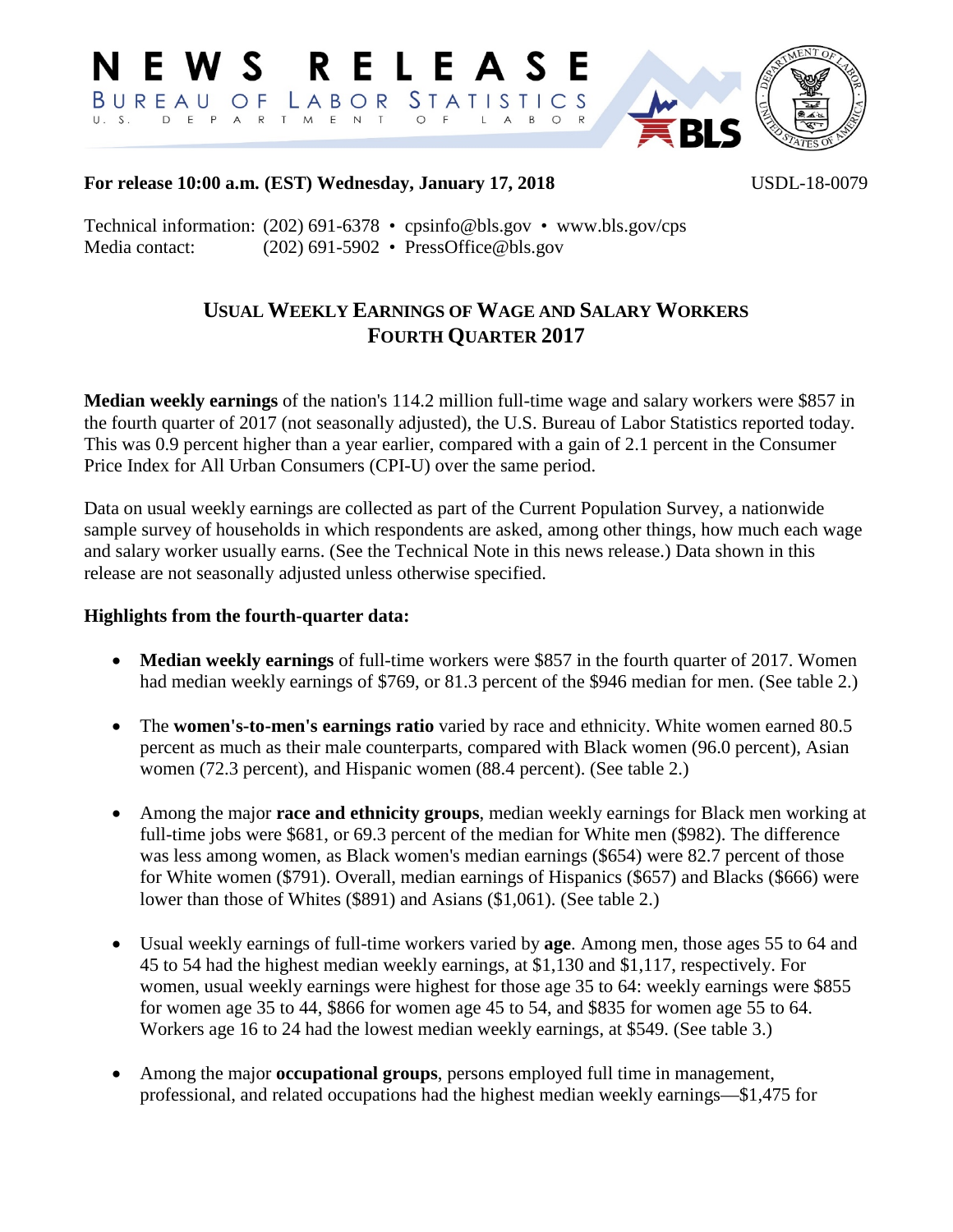men and \$1,052 for women. Men and women employed in service jobs earned the least, \$602 and \$499, respectively. (See table 4.)

- By **educational attainment**, full-time workers age 25 and over without a high school diploma had median weekly earnings of \$531, compared with \$714 for high school graduates (no college) and \$1,278 for those holding at least a bachelor's degree. Among college graduates with advanced degrees (professional or master's degree and above), the highest earning 10 percent of male workers made \$3,707 or more per week, compared with \$2,719 or more for their female counterparts. (See table 5.)
- **Seasonally adjusted median weekly earnings** were \$854 in the fourth quarter of 2017, down from the previous quarter (\$866). (See table 1.)

## **Annual Averages for 2016 and 2017**

In addition to the data for the fourth quarter, this news release includes 2016 and 2017 annual averages on median weekly earnings for major demographic and occupational groups, and 2017 annual average data for educational attainment groups. (See tables 7, 8, and 9.) Annual average data on median usual weekly earnings for men and women by detailed occupational categories will be posted online at https://www.bls.gov/cps/tables.htm#weekearn when they become available.

## **Revision of Seasonally Adjusted Usual Weekly Earnings Data**

Seasonally adjusted median usual weekly earnings data shown in table 1 of this news release have been revised using updated seasonal adjustment factors from the Current Population Survey, a procedure done at the end of each calendar year. The revisions directly affected the number of full-time wage and salary workers and current dollar estimates of median weekly earnings; estimates of constant (1982-84) dollar median weekly earnings were indirectly affected. Seasonally adjusted estimates back to the first quarter of 2013 were subject to revision.

The Usual Weekly Earnings news release for the first quarter of 2018, scheduled for release on April 13, 2018, will incorporate revisions to the seasonally adjusted data for the median weekly earnings in constant (1982-84) dollars. Seasonally adjusted constant (1982-84) dollar estimates back to the first quarter of 2013 will be subject to revision due to annual revisions to seasonally adjusted data for the Consumer Price Index for All Urban Consumers (CPI-U).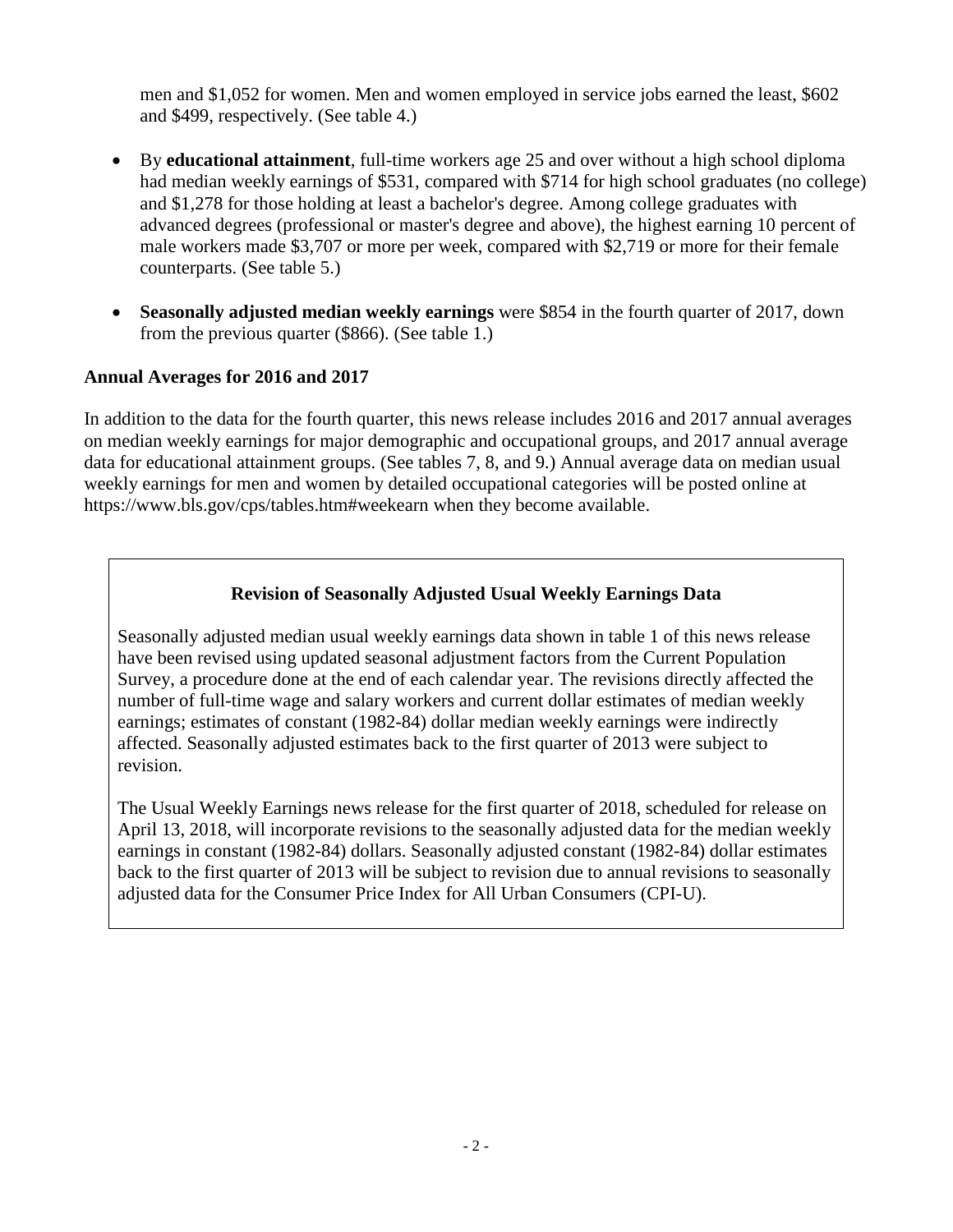# **Technical Note**

The estimates in this release were obtained from the Current Population Survey (CPS), which provides basic information on the labor force, employment, and unemployment. The survey is conducted monthly for the Bureau of Labor Statistics (BLS) by the U.S. Census Bureau using a scientifically selected national sample of about 60,000 eligible households, with coverage in all 50 states and the District of Columbia. The earnings data are collected from one-fourth of the CPS monthly sample and are limited to wage and salary workers. All self-employed workers, both incorporated and unincorporated, are excluded from CPS earnings estimates.

Material in this news release is in the public domain and may be used without permission. This information is available to sensory impaired individuals upon request. Voice telephone: (202) 691-5200; Federal Relay Service: (800) 877-8339.

#### **Definitions**

The principal definitions used in connection with the earnings data in this news release are described briefly below.

*Usual weekly earnings*. Data represent earnings before taxes and other deductions and include any overtime pay, commissions, or tips usually received (at the main job in the case of multiple jobholders). Prior to 1994, respondents were asked how much they usually earned per week. Since January 1994, respondents have been asked to identify the easiest way for them to report earnings (hourly, weekly, biweekly, twice monthly, monthly, annually, or other) and how much they usually earn in the reported time period.

Earnings reported on a basis other than weekly are converted to a weekly equivalent. The term "usual" is determined by each respondent's own understanding of the term. If the respondent asks for a definition of "usual," interviewers are instructed to define the term as more than half the weeks worked during the past 4 or 5 months.

*Medians (and other quantiles) of weekly earnings*. The median (or upper limit of the second quartile) is the midpoint in a given earnings distribution, with half of workers having earnings above the median and the other half having earnings below the median. Ten percent of a given distribution have earnings below the upper limit of the first decile (90 percent have higher earnings), 25 percent have earnings below the upper limit of the first quartile (75 percent have higher earnings), 75 percent have earnings below the upper limit of the third quartile (25 percent have higher earnings), and 90 percent have earnings below the upper limit of the ninth decile (10 percent have higher earnings).

The BLS procedure for estimating the median of an earnings distribution places each reported or calculated weekly earnings value into a \$50-wide interval that is centered around a multiple of \$50. The median is calculated through the linear interpolation of the interval in which the median lies.

Changes over time in the medians (and other quantile boundaries) for specific groups may not necessarily be consistent with the movements estimated for the overall quantile boundary. The most common reasons for this possible anomaly are as follows: (1) there could be a change in the relative weights of the subgroups. For example, the median of 16- to 24-year-olds and the median earnings of those 25 years and over may rise, but if the lower earning 16 to-24 age group accounts for a greatly increased share of the total, the overall median could actually fall. (2) there could be a large change in the shape of the distribution of reported earnings, particularly near a quantile boundary. This change could be caused by survey observations that are clustered at rounded values, such as \$400 or \$500. An estimate lying in a \$50-wide centered interval containing such a cluster or ″spike″ tends to change more slowly than one in other intervals.

*Constant dollars*. The Consumer Price Index for All Urban Consumers (CPI-U) is used to convert current dollars to constant (1982-84) dollars.

*Wage and salary workers*. These are workers who receive wages, salaries, commissions, tips, payment in kind, or piece rates. The group includes employees in both the private and public sectors but, for the purposes of the earnings series, it excludes all self-employed persons, both those with incorporated businesses and those with unincorporated businesses.

*Full-time workers*. For the purpose of producing estimates of earnings, workers who usually work 35 hours or more per week at their sole or principal job are defined as working full time.

*Part-time workers*. For the purpose of producing estimates of earnings, workers who usually work fewer than 35 hours per week at their sole or principal job are defined as working part time.

*Race.* In the survey process, race is determined by the household respondent. In accordance with the Office of Management and Budget guidelines, white, black or African American, Asian, American Indian or Alaska Native, and Native Hawaiian or Other Pacific Islander are terms used to describe a person's race. Estimates for the latter two race groups and persons who selected more than one race are not included in this release due to insufficient sample size.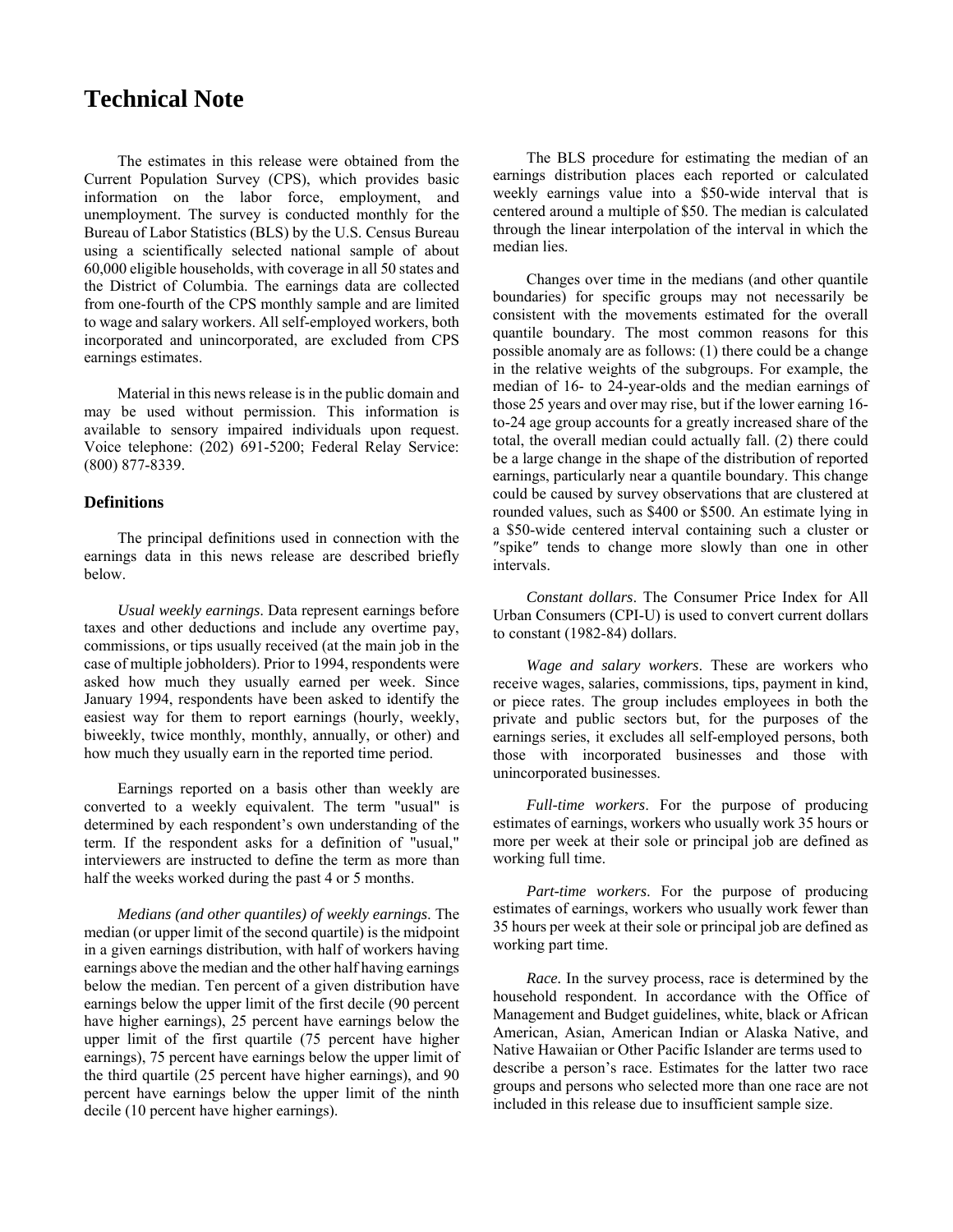*Hispanic or Latino ethnicity*. This refers to people who identified themselves in the survey process as being of Hispanic, Latino, or Spanish origin. People whose ethnicity is identified as Hispanic or Latino may be of any race.

#### **Reliability**

Statistics based on the CPS are subject to both sampling and nonsampling error. When a sample, rather than the entire population, is surveyed, there is a chance that the sample estimates may differ from the true population values they represent. The component of this difference that occurs because samples differ by chance is known as *sampling error*, and its variability is measured by the standard error of the estimate. There is about a 90-percent chance, or level of confidence, that an estimate based on a sample will differ by no more than 1.6 standard errors from the true population value because of sampling error. BLS analyses are generally conducted at the 90-percent level of confidence.

The CPS data also are affected by *nonsampling error*. Nonsampling error can occur for many reasons, including the failure to sample a segment of the population, inability to obtain information for all respondents in the sample, inability or unwillingness of respondents to provide correct information, and errors made in the collection or processing of the data.

Additional information about the reliability of data from the CPS is available on the BLS website at www.bls.gov/cps/documentation.htm#reliability.

#### **Seasonal adjustment**

Over the course of a year, the size of the nation's labor force and other measures of labor market activity undergo regularly occurring fluctuations. These recurring events include seasonal changes in weather, major holidays, and the opening and closing of schools. The effect of such seasonal variations can be very large.

Because seasonal events follow a more or less regular pattern each year, their influence on the level of a series can be tempered by adjusting for regular seasonal variation. These adjustments make nonseasonal developments easier to spot. The seasonally adjusted figures provide a more useful tool with which to analyze changes in quarter-to-quarter activity.

At the end of each calendar year, the seasonally adjusted data are revised for the past 5 years when the seasonal adjustment factors are updated. More information on seasonal adjustment is available on the BLS website at www.bls.gov/cps/documentation.htm#sa.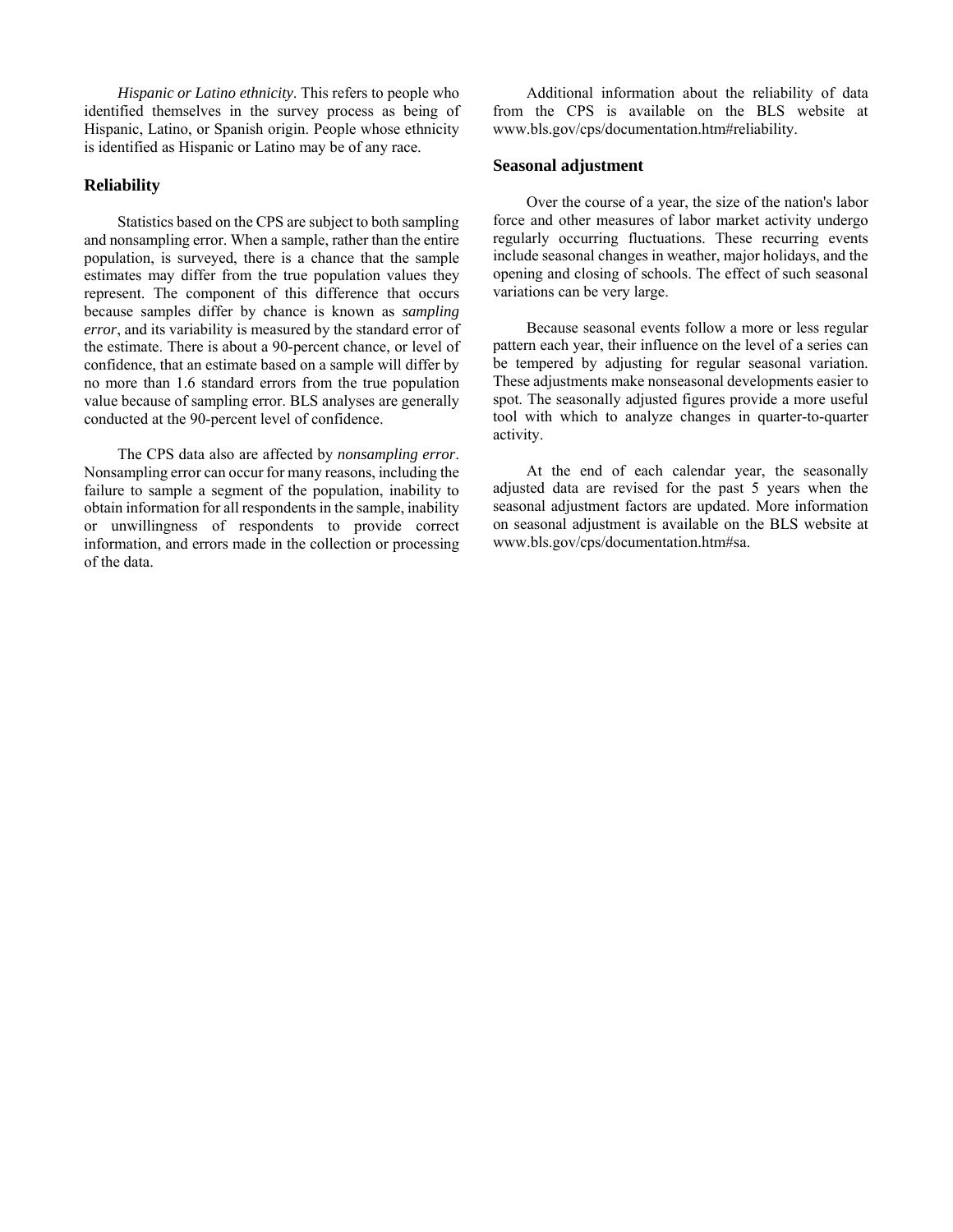### **Table 1. Median usual weekly earnings of full-time wage and salary workers by sex, quarterly averages, seasonally adjusted**

|                  |         | Number of workers<br>(in thousands) |        | Median weekly earnings |                    |             |             |                               |             |
|------------------|---------|-------------------------------------|--------|------------------------|--------------------|-------------|-------------|-------------------------------|-------------|
| Year and quarter |         |                                     |        |                        | In current dollars |             |             | In constant (1982-84) dollars |             |
|                  | Total   | Men                                 | Women  | Total<br>\$            | Men<br>\$          | Women<br>\$ | Total<br>\$ | Men<br>\$                     | Women<br>\$ |
|                  |         |                                     |        |                        |                    |             |             |                               |             |
| 2008             |         |                                     |        |                        |                    |             |             |                               |             |
|                  | 105,617 | 58,511                              | 47,106 | 727                    | 806                | 647         | 340         | 377                           | 302         |
| 2009             |         |                                     |        |                        |                    |             |             |                               |             |
|                  | 101,683 | 56,302                              | 45,381 | 732                    | 815                | 645         | 345         | 384                           | 304         |
|                  | 99,996  | 55,233                              | 44,763 | 737                    | 818                | 652         | 345         | 383                           | 305         |
|                  | 99,050  | 54,481                              | 44,569 | 742                    | 820                | 664         | 345         | 381                           | 309         |
|                  | 98,555  | 54,410                              | 44,145 | 747                    | 823                | 666         | 344         | 379                           | 307         |
| 2010             |         |                                     |        |                        |                    |             |             |                               |             |
|                  | 98,143  | 54,098                              | 44,045 | 748                    | 836                | 662         | 344         | 384                           | 304         |
|                  | 99,605  | 55,028                              | 44,577 | 742                    | 814                | 671         | 342         | 374                           | 309         |
|                  | 100,412 | 55,620                              | 44,792 | 746                    | 821                | 670         | 342         | 377                           | 308         |
|                  | 99,958  | 55,486                              | 44,472 | 750                    | 826                | 676         | 341         | 376                           | 308         |
| 2011             |         |                                     |        |                        |                    |             |             |                               |             |
|                  | 99,670  | 55,337                              | 44,333 | 750                    | 821                | 679         | 338         | 370                           | 306         |
|                  | 100,347 | 55,821                              | 44,526 | 754                    | 830                | 687         | 336         | 370                           | 306         |
|                  | 100,495 | 56,046                              | 44,449 | 760                    | 836                | 681         | 336         | 370                           | 301         |
|                  | 101.337 | 56,687                              | 44,650 | 760                    | 838                | 686         | 335         | 369                           | 302         |
|                  |         |                                     |        |                        |                    |             |             |                               |             |
| 2012             |         |                                     |        |                        |                    |             |             |                               |             |
|                  | 102,161 | 57,110                              | 45,051 | 764                    | 841                | 693         | 335         | 368                           | 303         |
|                  | 102,525 | 57,079                              | 45,447 | 772                    | 870                | 687         | 337         | 380                           | 300         |
|                  | 102,587 | 57,207                              | 45,380 | 766                    | 836                | 693         | 333         | 364                           | 302         |
|                  | 103,748 | 57,772                              | 45,977 | 771                    | 868                | 690         | 333         | 375                           | 298         |
| 2013             |         |                                     |        |                        |                    |             |             |                               |             |
|                  | 103,928 | 57,884                              | 46,044 | 768                    | 860                | 699         | 331         | 370                           | 301         |
|                  | 103,988 | 57,944                              | 46,044 | 777                    | 863                | 706         | 335         | 372                           | 304         |
|                  | 104,400 | 58,082                              | 46,318 | 779                    | 855                | 705         | 334         | 367                           | 302         |
|                  | 104,764 | 58,095                              | 46,669 | 782                    | 865                | 712         | 334         | 369                           | 304         |
| 2014             |         |                                     |        |                        |                    |             |             |                               |             |
|                  | 105,623 | 58,679                              | 46,943 | 790                    | 865                | 716         | 335         | 367                           | 304         |
|                  | 106,356 | 59,506                              | 46,850 | 781                    | 860                | 714         | 330         | 363                           | 302         |
|                  | 106,746 | 59,548                              | 47,197 | 798                    | 879                | 722         | 336         | 370                           | 304         |
|                  | 107,402 | 60,090                              | 47,312 | 795                    | 878                | 724         | 336         | 371                           | 306         |
| 2015             |         |                                     |        |                        |                    |             |             |                               |             |
|                  | 108,480 | 60,370                              | 48,110 | 801                    | 886                | 724         | 340         | 376                           | 307         |
|                  | 108,572 | 60,432                              | 48,139 | 803                    | 889                | 725         | 339         | 375                           | 306         |
|                  | 109,295 | 60,985                              | 48,311 | 811                    | 897                | 728         | 341         | 377                           | 306         |
|                  | 109,982 | 61,206                              | 48,776 | 822                    | 904                | 730         | 345         | 380                           | 307         |
|                  |         |                                     |        |                        |                    |             |             |                               |             |
| 2016             |         |                                     |        |                        |                    |             |             |                               |             |
|                  | 110,434 | 61,650                              | 48,784 | 823                    | 904                | 744         | 346         | 380                           | 312         |
|                  | 110,973 | 61,835                              | 49,138 | 827                    | 912                | 743         | 345         | 381                           | 310         |
|                  | 111,600 | 62,095                              | 49,505 | 834                    | 918                | 751         | 347         | 382                           | 312         |
|                  | 111,353 | 62,138                              | 49,215 | 846                    | 925                | 759         | 349         | 382                           | 313         |
| 2017             |         |                                     |        |                        |                    |             |             |                               |             |
|                  | 112,004 | 62,508                              | 49,496 | 857                    | 940                | 759         | 351         | 385                           | 311         |
|                  | 113,177 | 63,005                              | 50,172 | 862                    | 937                | 779         | 353         | 384                           | 319         |
|                  | 113,668 | 63,176                              | 50,492 | 866                    | 944                | 773         | 353         | 385                           | 315         |
|                  | 114,219 | 63,221                              | 50,997 | 854                    | 944                | 771         | 345         | 382                           | 312         |

NOTE: Updated population controls are introduced annually with the release of January data.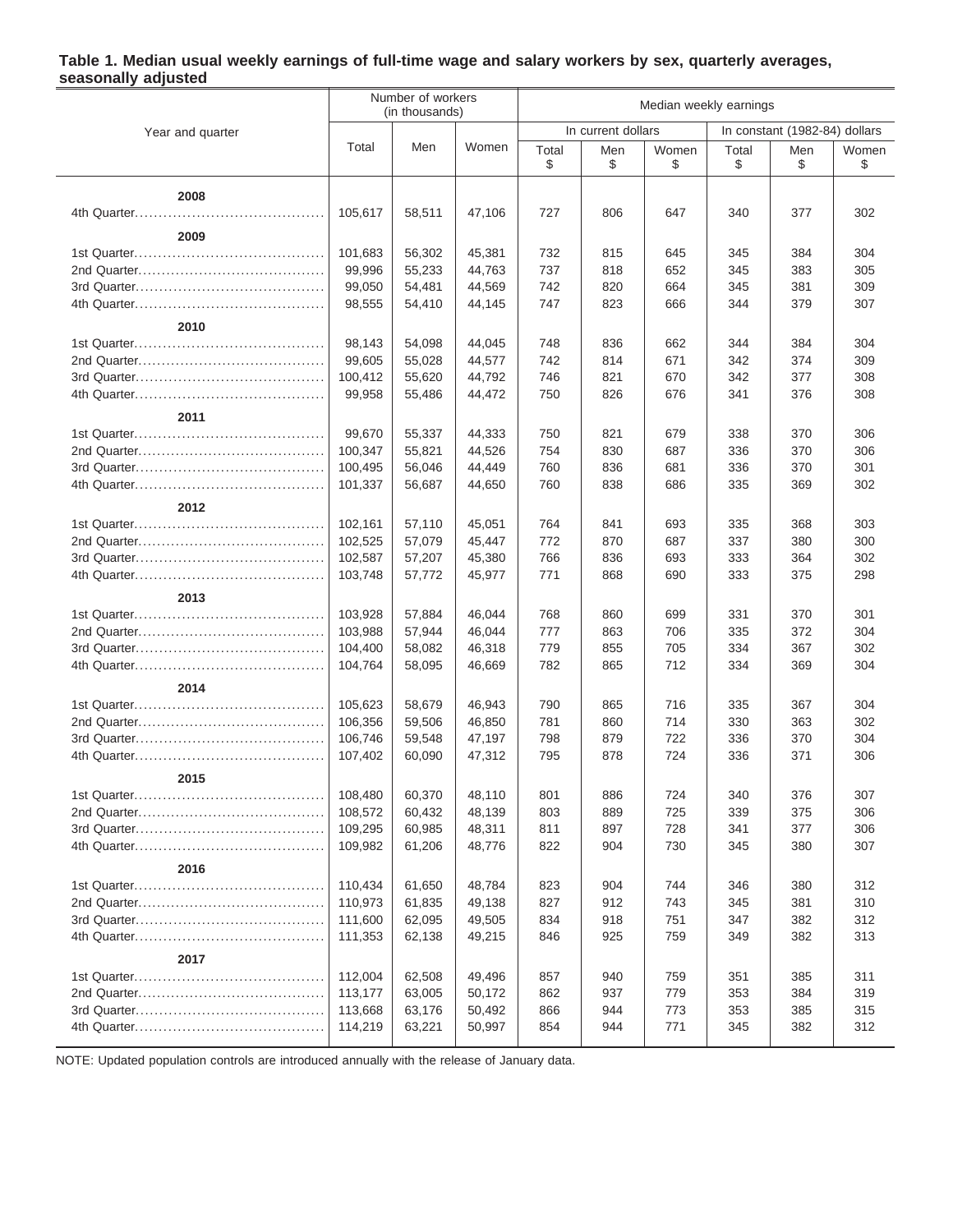#### **Table 2. Median usual weekly earnings of full-time wage and salary workers by selected characteristics, quarterly averages, not seasonally adjusted**

|                                             |         | Number of workers<br>(in thousands) | Median weekly earnings |             |                                                                                                                                                    |             |
|---------------------------------------------|---------|-------------------------------------|------------------------|-------------|----------------------------------------------------------------------------------------------------------------------------------------------------|-------------|
| Characteristic                              | 4th     | 4th                                 | In current dollars     |             | In constant (1982-84)<br>dollars                                                                                                                   |             |
|                                             | 2016    | 2017                                | 4th<br>2016            | 4th<br>2017 | 4th<br>2016<br>\$351<br>384<br>216<br>405<br>314<br>210<br>329<br>365<br>397<br>322<br>280<br>292<br>269<br>423<br>475<br>376<br>267<br>284<br>246 | 4th<br>2017 |
| <b>SEX AND AGE</b>                          |         |                                     |                        |             |                                                                                                                                                    |             |
|                                             | 111,268 | 114,151                             | \$849                  | \$857       |                                                                                                                                                    | \$347       |
|                                             | 61.933  | 63,033                              | 927                    | 946         |                                                                                                                                                    | 383         |
|                                             | 5,400   | 5,503                               | 522                    | 581         |                                                                                                                                                    | 236         |
|                                             | 56,532  | 57,530                              | 977                    | 998         |                                                                                                                                                    | 405         |
|                                             | 49.335  | 51.118                              | 758                    | 769         |                                                                                                                                                    | 312         |
|                                             | 4,319   | 4,472                               | 506                    | 512         |                                                                                                                                                    | 208         |
|                                             | 45,016  | 46,646                              | 794                    | 803         |                                                                                                                                                    | 326         |
| RACE, HISPANIC OR LATINO ETHNICITY, AND SEX |         |                                     |                        |             |                                                                                                                                                    |             |
|                                             | 86,250  | 88.183                              | 881                    | 891         |                                                                                                                                                    | 361         |
|                                             | 49,288  | 49.986                              | 959                    | 982         |                                                                                                                                                    | 398         |
|                                             | 36,962  | 38,196                              | 778                    | 791         |                                                                                                                                                    | 321         |
|                                             | 14.107  | 14,769                              | 675                    | 666         |                                                                                                                                                    | 270         |
|                                             | 6,733   | 6,962                               | 706                    | 681         |                                                                                                                                                    | 276         |
|                                             | 7,374   | 7,806                               | 650                    | 654         |                                                                                                                                                    | 265         |
|                                             | 7,157   | 7,417                               | 1,022                  | 1,061       |                                                                                                                                                    | 430         |
|                                             | 3,907   | 4,022                               | 1,147                  | 1,237       |                                                                                                                                                    | 502         |
|                                             | 3,250   | 3,395                               | 908                    | 894         |                                                                                                                                                    | 362         |
|                                             | 19,021  | 19,667                              | 646                    | 657         |                                                                                                                                                    | 266         |
|                                             | 11,782  | 11,997                              | 685                    | 688         |                                                                                                                                                    | 279         |
|                                             | 7,238   | 7.670                               | 595                    | 608         |                                                                                                                                                    | 247         |
|                                             |         |                                     |                        |             |                                                                                                                                                    |             |

NOTE: Estimates for the above race groups (White, Black or African American, and Asian) do not sum to totals because data are not presented for all<br>races. Persons whose ethnicity is identified as Hispanic or Latino may be release of January data.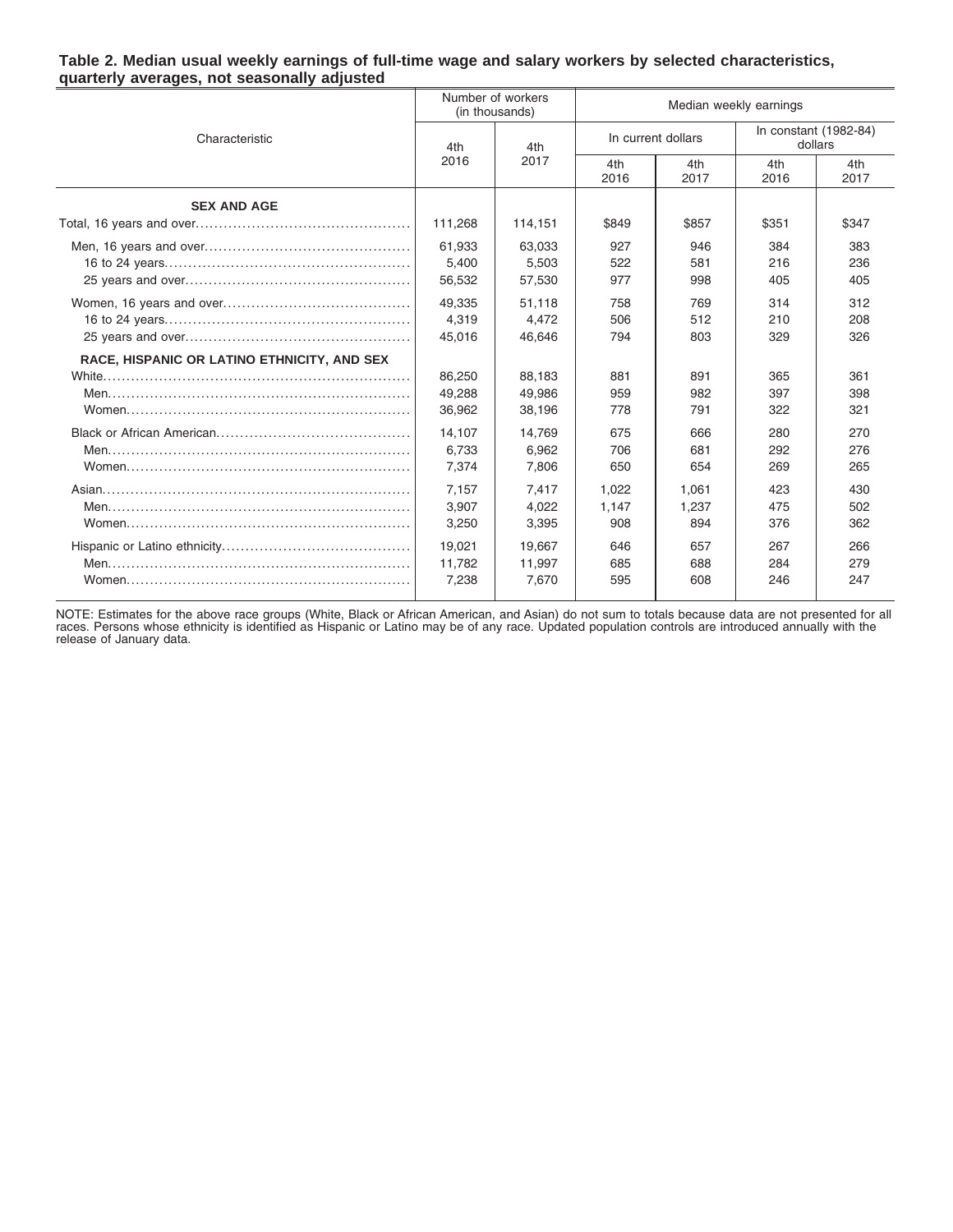#### **Table 3. Median usual weekly earnings of full-time wage and salary workers by age, race, Hispanic or Latino ethnicity, and sex, 4th quarter 2017 averages, not seasonally adjusted**

|                                             | Total                                     |                              | Men                                       |                              |                                           | Women                        |  |
|---------------------------------------------|-------------------------------------------|------------------------------|-------------------------------------------|------------------------------|-------------------------------------------|------------------------------|--|
| Age, race, and Hispanic or Latino ethnicity | Number of<br>workers<br>(in<br>thousands) | Median<br>weekly<br>earnings | Number of<br>workers<br>(in<br>thousands) | Median<br>weekly<br>earnings | Number of<br>workers<br>(in<br>thousands) | Median<br>weekly<br>earnings |  |
| <b>TOTAL</b>                                |                                           |                              |                                           |                              |                                           |                              |  |
|                                             | 114,151                                   | \$857                        | 63,033                                    | \$946                        | 51,118                                    | \$769                        |  |
|                                             | 9,975                                     | 549                          | 5,503                                     | 581                          | 4,472                                     | 512                          |  |
|                                             | 1,204                                     | 448                          | 687                                       | 488                          | 517                                       | 408                          |  |
|                                             | 8,771                                     | 571                          | 4,816                                     | 591                          | 3,955                                     | 528                          |  |
|                                             | 104,176                                   | 902                          | 57,530                                    | 998                          | 46,646                                    | 803                          |  |
|                                             | 80,607                                    | 887                          | 44,742                                    | 974                          | 35,865                                    | 799                          |  |
|                                             | 28,591                                    | 762                          | 16,030                                    | 798                          | 12,561                                    | 724                          |  |
|                                             | 26,171                                    | 959                          | 14,628                                    | 1,066                        | 11,543                                    | 855                          |  |
|                                             | 25,845                                    | 982                          | 14,084                                    | 1,117                        | 11,761                                    | 866                          |  |
|                                             | 23,569                                    | 963                          | 12,787                                    | 1,116                        | 10,781                                    | 818                          |  |
|                                             | 19,193                                    | 979                          | 10,323                                    | 1,130                        | 8,870                                     | 835                          |  |
|                                             | 4,375                                     | 893                          | 2,464                                     | 1,022                        | 1,911                                     | 760                          |  |
| White                                       |                                           |                              |                                           |                              |                                           |                              |  |
|                                             | 88,183                                    | 891                          | 49,986                                    | 982                          | 38,196                                    | 791                          |  |
|                                             | 7,741                                     | 566                          | 4,346                                     | 593                          | 3,394                                     | 515                          |  |
|                                             | 80,442                                    | 935                          | 45,640                                    | 1,028                        | 34,802                                    | 828                          |  |
|                                             | 61,211                                    | 916                          | 34,929                                    | 1,000                        | 26,282                                    | 824                          |  |
|                                             | 19,231                                    | 999                          | 10,711                                    | 1,150                        | 8,520                                     | 840                          |  |
| <b>Black or African American</b>            |                                           |                              |                                           |                              |                                           |                              |  |
|                                             | 14,769                                    | 666                          | 6,962                                     | 681                          | 7,806                                     | 654                          |  |
|                                             | 1,408                                     | 478                          | 717                                       | 470                          | 692                                       | 489                          |  |
|                                             | 13,360                                    | 692                          | 6,246                                     | 712                          | 7,114                                     | 670                          |  |
|                                             | 10,865                                    | 683                          | 5,108                                     | 701                          | 5,757                                     | 665                          |  |
|                                             | 2,495                                     | 724                          | 1,138                                     | 768                          | 1,357                                     | 693                          |  |
|                                             |                                           |                              |                                           |                              |                                           |                              |  |
| Asian                                       |                                           |                              |                                           |                              |                                           | 894                          |  |
|                                             | 7,417<br>349                              | 1,061<br>683                 | 4,022<br>185                              | 1,237<br>732                 | 3,395<br>164                              | 603                          |  |
|                                             | 7,068                                     | 1,093                        | 3,837                                     | 1,293                        | 3,231                                     | 913                          |  |
|                                             | 5,756                                     | 1,135                        | 3,198                                     | 1,342                        | 2,557                                     | 941                          |  |
|                                             | 1,312                                     | 939                          | 639                                       | 1,135                        | 673                                       | 823                          |  |
|                                             |                                           |                              |                                           |                              |                                           |                              |  |
| <b>Hispanic or Latino ethnicity</b>         |                                           |                              |                                           |                              |                                           |                              |  |
|                                             | 19,667                                    | 657                          | 11,997                                    | 688                          | 7,670                                     | 608                          |  |
|                                             | 2,221                                     | 513                          | 1,323                                     | 546                          | 898                                       | 477                          |  |
|                                             | 17,447                                    | 684                          | 10,674                                    | 711                          | 6,773                                     | 629                          |  |
|                                             | 14,759                                    | 682                          | 9,074                                     | 706                          | 5,685                                     | 632                          |  |
|                                             | 2,688                                     | 699                          | 1,600                                     | 758                          | 1,088                                     | 617                          |  |

NOTE: Estimates for the above race groups (White, Black or African American, and Asian) do not sum to totals because data are not presented for all races. Persons whose ethnicity is identified as Hispanic or Latino may be of any race. Updated population controls are introduced annually with the release of January data.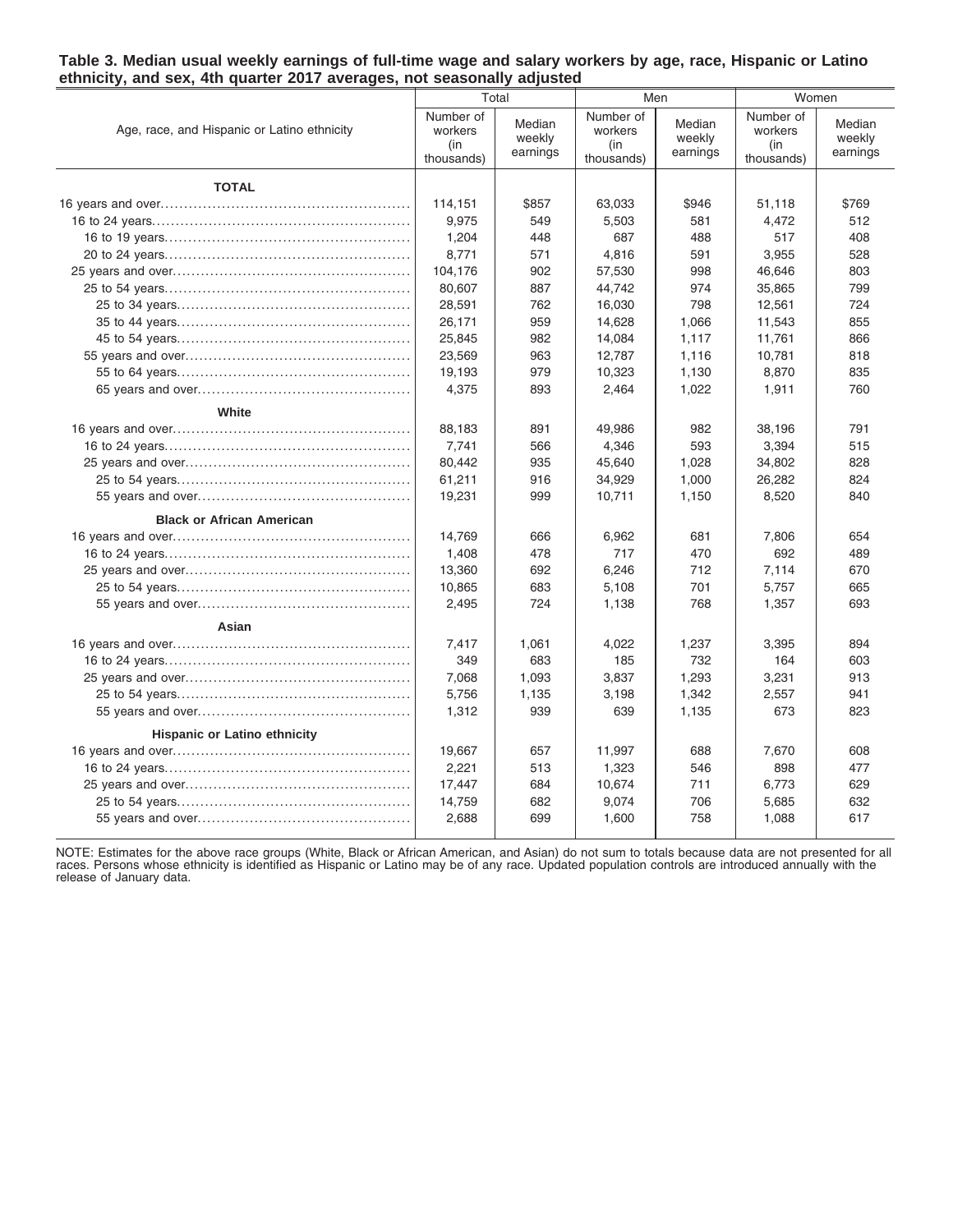#### **Table 4. Median usual weekly earnings of full-time wage and salary workers by occupation and sex, quarterly averages, not seasonally adjusted**

|                                                              |             | Number of workers<br>(in thousands) | Median weekly earnings |             |  |
|--------------------------------------------------------------|-------------|-------------------------------------|------------------------|-------------|--|
| Occupation and sex                                           | 4th<br>2016 | 4th<br>2017                         | 4th<br>2016            | 4th<br>2017 |  |
| <b>TOTAL</b>                                                 |             |                                     |                        |             |  |
| Management, professional, and related occupations            | 46,187      | 47,276                              | \$1,213                | \$1,235     |  |
| Management, business, and financial operations occupations   | 18,853      | 19,461                              | 1,323                  | 1,336       |  |
|                                                              | 27,334      | 27,815                              | 1,153                  | 1,167       |  |
|                                                              | 15,890      | 16,336                              | 540                    | 539         |  |
|                                                              | 23,464      | 23,873                              | 710                    | 719         |  |
|                                                              | 9,841       | 9,859                               | 763                    | 755         |  |
|                                                              | 13,623      | 14,013                              | 687                    | 707         |  |
| Natural resources, construction, and maintenance occupations | 11,035      | 11,493                              | 820                    | 810         |  |
|                                                              | 778         | 856                                 | 515                    | 523         |  |
|                                                              | 6,063       | 6,359                               | 809                    | 807         |  |
| Installation, maintenance, and repair occupations            | 4,195       | 4,277                               | 911                    | 902         |  |
| Production, transportation, and material moving occupations  | 14,691      | 15,173                              | 675                    | 698         |  |
|                                                              | 7,273       | 7,517                               | 683                    | 704         |  |
| Transportation and material moving occupations               | 7,418       | 7,656                               | 665                    | 692         |  |
| Men                                                          |             |                                     |                        |             |  |
| Management, professional, and related occupations            | 22,154      | 22,638                              | 1,443                  | 1,475       |  |
| Management, business, and financial operations occupations   | 10,264      | 10,273                              | 1,512                  | 1,548       |  |
|                                                              | 11,889      | 12,364                              | 1,373                  | 1,434       |  |
|                                                              | 8,156       | 8,165                               | 608                    | 602         |  |
|                                                              | 9,498       | 9,453                               | 829                    | 845         |  |
|                                                              | 5,670       | 5,634                               | 932                    | 902         |  |
|                                                              | 3,828       | 3,818                               | 719                    | 760         |  |
| Natural resources, construction, and maintenance occupations | 10,560      | 10,942                              | 830                    | 818         |  |
|                                                              | 619         | 672                                 | 519                    | 556         |  |
|                                                              | 5,867       | 6,192                               | 813                    | 807         |  |
| Installation, maintenance, and repair occupations            | 4,074       | 4,078                               | 909                    | 910         |  |
| Production, transportation, and material moving occupations  | 11,564      | 11,836                              | 712                    | 743         |  |
|                                                              | 5,304       | 5,340                               | 744                    | 776         |  |
| Transportation and material moving occupations               | 6,261       | 6,495                               | 688                    | 715         |  |
| Women                                                        |             |                                     |                        |             |  |
| Management, professional, and related occupations            | 24,033      | 24,639                              | 1,042                  | 1,052       |  |
| Management, business, and financial operations occupations   | 8,589       | 9,188                               | 1,126                  | 1,137       |  |
|                                                              | 15,445      | 15,451                              | 1,014                  | 1,012       |  |
|                                                              | 7,733       | 8,171                               | 497                    | 499         |  |
|                                                              | 13,966      | 14,420                              | 656                    | 675         |  |
|                                                              | 4,171       | 4,225                               | 598                    | 618         |  |
|                                                              | 9,795       | 10,195                              | 678                    | 691         |  |
| Natural resources, construction, and maintenance occupations | 475         | 551                                 | 591                    | 597         |  |
|                                                              | 158         | 184                                 | 503                    | 489         |  |
|                                                              | 196         | 168                                 | 622                    | 810         |  |
| Installation, maintenance, and repair occupations            | 120         | 199                                 | 944                    | 658         |  |
| Production, transportation, and material moving occupations  | 3,127       | 3,338                               | 534                    | 558         |  |
|                                                              | 1,970       | 2,177                               | 533                    | 572         |  |
| Transportation and material moving occupations               | 1,157       | 1,161                               | 534                    | 520         |  |

NOTE: Updated population controls are introduced annually with the release of January data.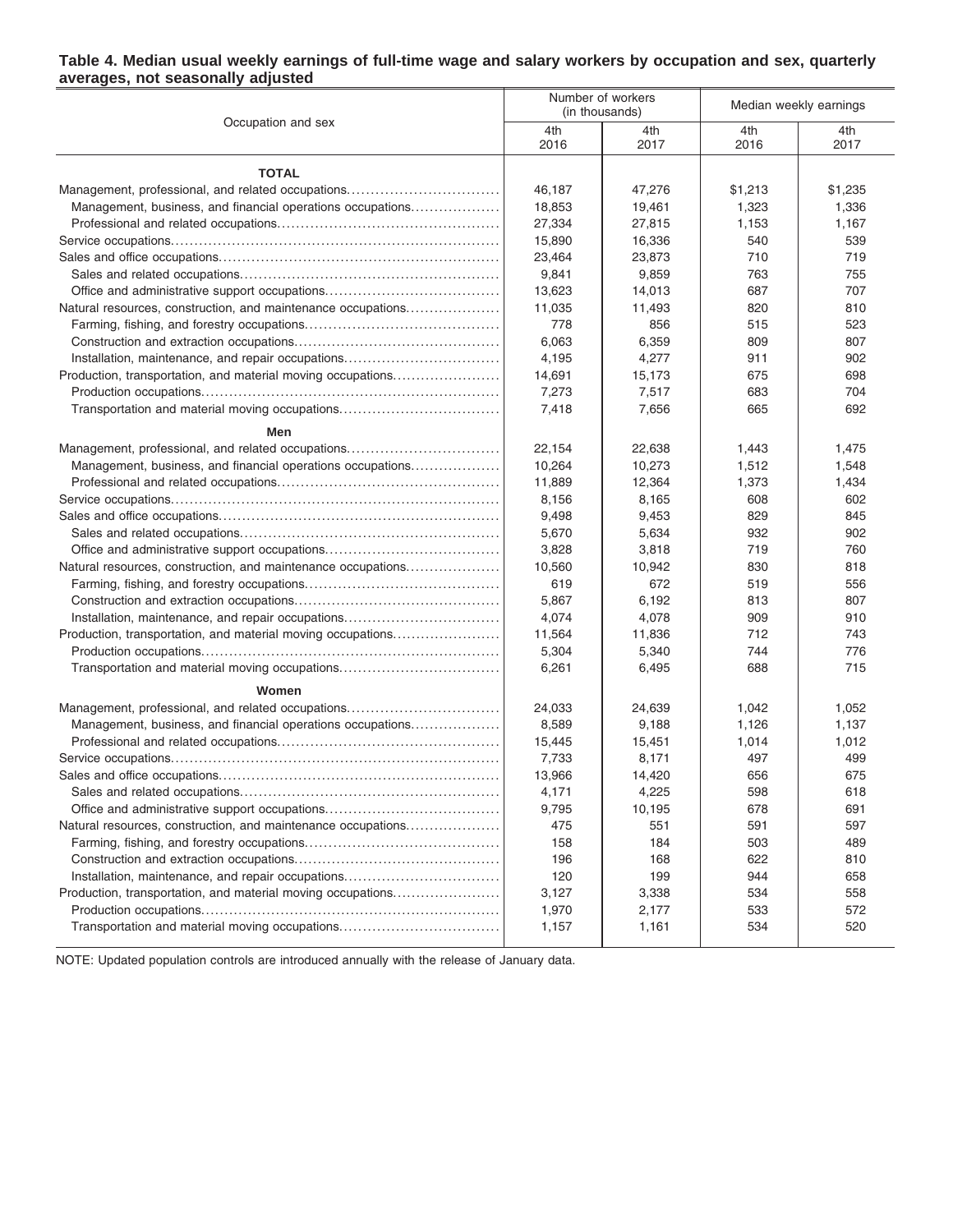| Table 5. Quartiles and selected deciles of usual weekly earnings of full-time wage and salary workers by |  |  |  |
|----------------------------------------------------------------------------------------------------------|--|--|--|
| selected characteristics, 4th quarter 2017 averages, not seasonally adjusted                             |  |  |  |

|                                                    | Number of                    | Upper limit of: |                   |                                |                   |                 |
|----------------------------------------------------|------------------------------|-----------------|-------------------|--------------------------------|-------------------|-----------------|
| Characteristic                                     | workers<br>(in<br>thousands) | First decile    | First<br>quartile | Second<br>quartile<br>(median) | Third<br>quartile | Ninth<br>decile |
| <b>SEX, RACE, AND HISPANIC OR LATINO ETHNICITY</b> |                              |                 |                   |                                |                   |                 |
|                                                    | 114,151                      | \$417           | \$580             | \$857                          | \$1,372           | \$2,097         |
|                                                    | 63,033                       | 451             | 612               | 946                            | 1,525             | 2,312           |
|                                                    | 51,118                       | 393             | 529               | 769                            | 1,181             | 1,829           |
|                                                    | 88,183                       | 430             | 596               | 891                            | 1,413             | 2,123           |
|                                                    | 49,986                       | 469             | 634               | 982                            | 1,550             | 2,350           |
|                                                    | 38,196                       | 402             | 549               | 791                            | 1,215             | 1,866           |
|                                                    | 14,769                       | 372             | 485               | 666                            | 1,010             | 1,540           |
|                                                    | 6,962                        | 390             | 493               | 681                            | 1,047             | 1,718           |
|                                                    | 7,806                        | 353             | 477               | 654                            | 988               | 1,416           |
|                                                    | 7,417                        | 458             | 661               | 1,061                          | 1,757             | 2,702           |
|                                                    | 4,022                        | 494             | 719               | 1,237                          | 1,952             | 2,924           |
|                                                    | 3,395                        | 411             | 601               | 894                            | 1,424             | 2,095           |
|                                                    | 19,667                       | 382             | 483               | 657                            | 978               | 1,503           |
|                                                    | 11,997                       | 395             | 502               | 688                            | 1,017             | 1,632           |
|                                                    | 7,670                        | 356             | 443               | 608                            | 897               | 1,369           |
| <b>EDUCATIONAL ATTAINMENT</b>                      |                              |                 |                   |                                |                   |                 |
|                                                    | 104,176                      | 437             | 603               | 902                            | 1,435             | 2,180           |
|                                                    | 7,214                        | 342             | 410               | 531                            | 736               | 1,057           |
|                                                    | 26,376                       | 398             | 520               | 714                            | 1,023             | 1,461           |
|                                                    | 27,595                       | 431             | 579               | 800                            | 1,171             | 1,635           |
|                                                    | 42,990                       | 600             | 849               | 1,278                          | 1,931             | 2,901           |
|                                                    | 27,032                       | 573             | 772               | 1,170                          | 1,859             | 2,688           |
|                                                    | 15,959                       | 706             | 1,002             | 1,487                          | 2,198             | 3,260           |
|                                                    | 57,530                       | 477             | 650               | 998                            | 1,586             | 2,396           |
|                                                    | 4,925                        | 376             | 441               | 586                            | 817               | 1,224           |
|                                                    | 15,935                       | 449             | 585               | 798                            | 1,160             | 1,601           |
| Some college or associate degree                   | 14,695                       | 485             | 643               | 915                            | 1,351             | 1,882           |
|                                                    | 21,974                       | 621             | 965               | 1,507                          | 2,283             | 3,275           |
|                                                    | 14,144                       | 592             | 882               | 1,395                          | 2,091             | 2,990           |
|                                                    | 7,830                        | 735             | 1,152             | 1,756                          | 2,496             | 3,707           |
|                                                    | 46,646                       | 406             | 562               | 803                            | 1,232             | 1,878           |
|                                                    | 2,289                        | 298             | 380               | 467                            | 594               | 754             |
|                                                    | 10,441                       | 356             | 468               | 611                            | 824               | 1,131           |
|                                                    | 12,900                       | 398             | 517               | 697                            | 977               | 1,365           |
|                                                    | 21,017                       | 586             | 779               | 1,125                          | 1,670             | 2,321           |
|                                                    | 12,888                       | 540             | 721               | 1,000                          | 1,498             | 2,126           |
|                                                    | 8,129                        | 684             | 917               | 1,285                          | 1,883             | 2,719           |

<sup>1</sup> Includes persons with a high school diploma or equivalent.

<sup>2</sup> Includes persons with bachelor's, master's, professional, and doctoral degrees.

NOTE: Ten percent of all full-time wage and salary workers earn less than the upper limit of the first decile; 25 percent earn less than the upper limit<br>of the first quartile; 50 percent earn less than the upper limit of t

of January data.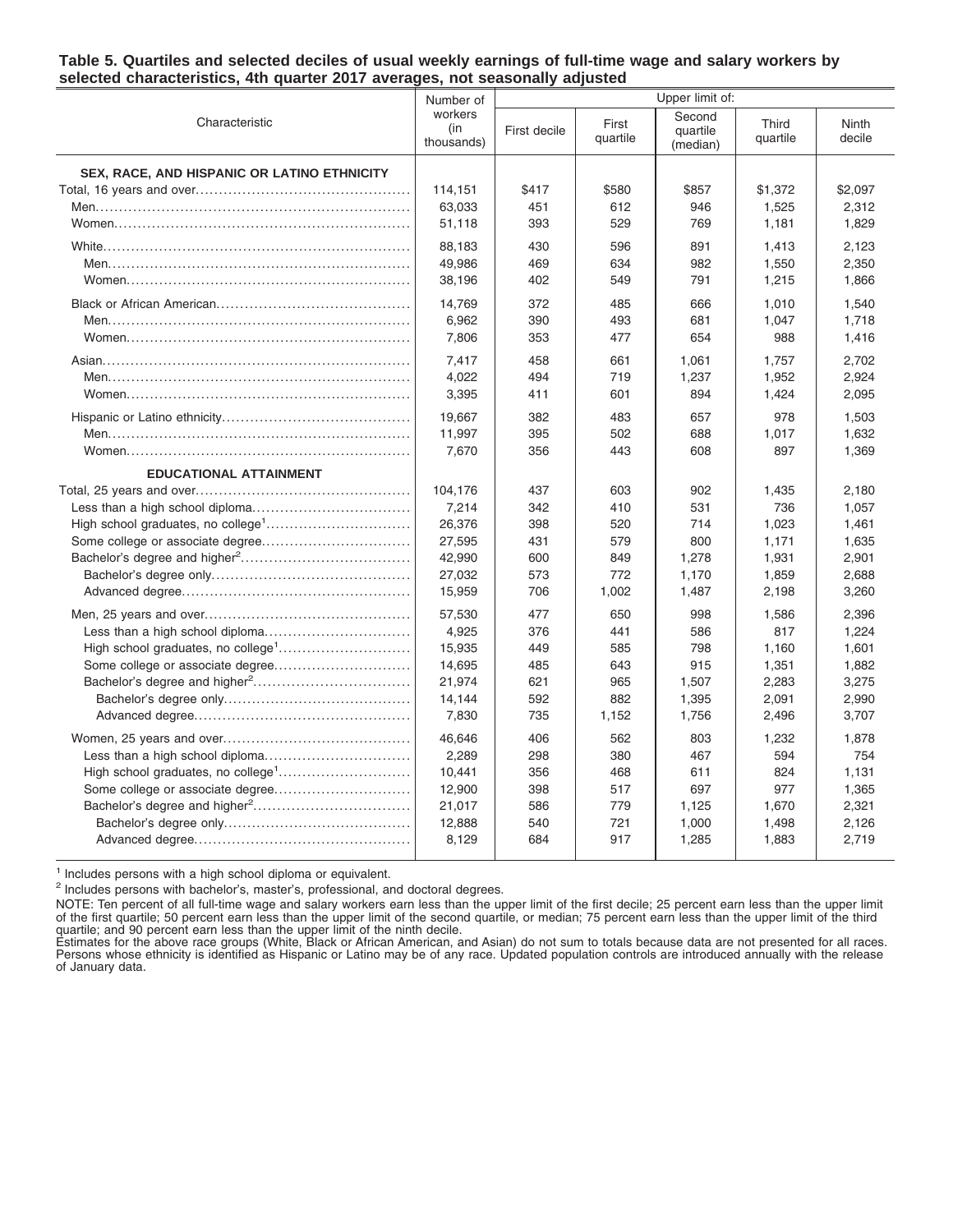|                                             |             | Number of workers<br>(in thousands) | Median weekly earnings |             |  |
|---------------------------------------------|-------------|-------------------------------------|------------------------|-------------|--|
| Characteristic                              | 4th<br>2016 | 4th<br>2017                         | 4th<br>2016            | 4th<br>2017 |  |
| <b>SEX AND AGE</b>                          |             |                                     |                        |             |  |
|                                             | 25,237      | 23.779                              | \$255                  | \$256       |  |
|                                             | 8.691       | 8.310                               | 244                    | 241         |  |
|                                             | 3,859       | 3,628                               | 198                    | 194         |  |
|                                             | 4,832       | 4,682                               | 293                    | 298         |  |
|                                             | 16,546      | 15,468                              | 261                    | 263         |  |
|                                             | 4.738       | 4,652                               | 193                    | 196         |  |
|                                             | 11.808      | 10.816                              | 295                    | 303         |  |
| RACE, HISPANIC OR LATINO ETHNICITY, AND SEX |             |                                     |                        |             |  |
|                                             | 19,879      | 18,642                              | 258                    | 258         |  |
|                                             | 6.614       | 6.389                               | 242                    | 239         |  |
|                                             | 13,265      | 12,253                              | 265                    | 266         |  |
|                                             | 3,091       | 2,878                               | 237                    | 247         |  |
|                                             | 1.181       | 1.085                               | 240                    | 244         |  |
|                                             | 1,911       | 1,793                               | 234                    | 248         |  |
|                                             | 1.275       | 1.206                               | 267                    | 259         |  |
|                                             | 506         | 446                                 | 264                    | 248         |  |
|                                             | 769         | 760                                 | 270                    | 265         |  |
|                                             | 4.267       | 3,882                               | 260                    | 262         |  |
|                                             | 1,432       | 1,379                               | 261                    | 264         |  |
|                                             | 2,835       | 2,504                               | 260                    | 260         |  |

#### **Table 6. Median usual weekly earnings of part-time wage and salary workers by selected characteristics, quarterly averages, not seasonally adjusted**

NOTE: Estimates for the above race groups (White, Black or African American, and Asian) do not sum to totals because data are not presented for all<br>races. Persons whose ethnicity is identified as Hispanic or Latino may be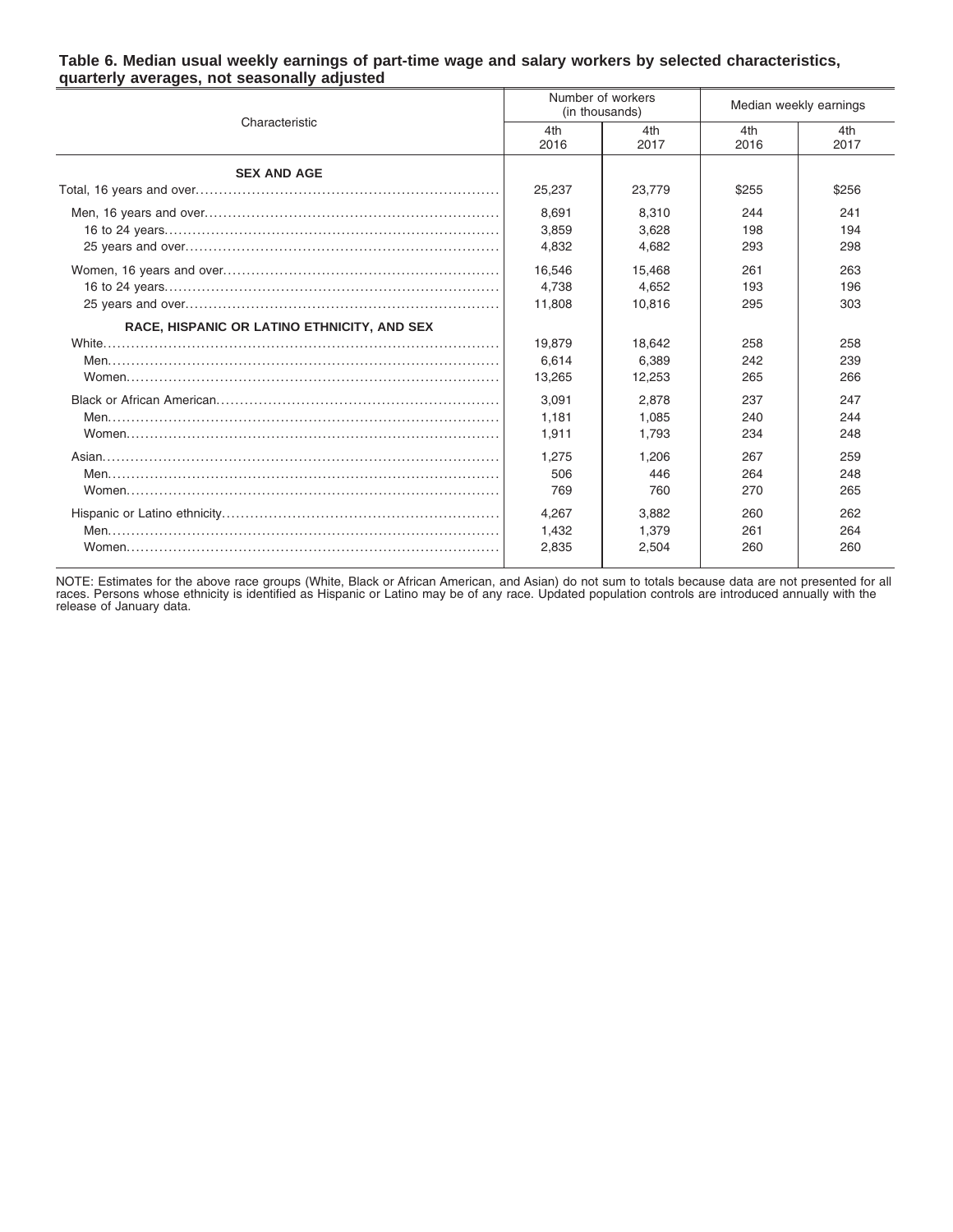#### **Table 7. Median usual weekly earnings of full-time wage and salary workers by selected characteristics, annual averages**

|                                             | Number of workers<br>(in thousands) |                            | Median weekly earnings |                       |                   |                                  |
|---------------------------------------------|-------------------------------------|----------------------------|------------------------|-----------------------|-------------------|----------------------------------|
| Characteristic                              | 2016                                | 2017                       | In current dollars     |                       |                   | In constant (1982-84)<br>dollars |
|                                             |                                     |                            | 2016                   | 2017                  | 2016              | 2017                             |
| <b>SEX AND AGE</b>                          |                                     |                            |                        |                       |                   |                                  |
|                                             | 111,091                             | 113,272                    | \$832                  | \$860                 | \$347             | \$351                            |
|                                             | 61,930<br>5,646<br>56,284           | 62,980<br>5,791<br>57,190  | 915<br>512<br>969      | 941<br>547<br>996     | 381<br>213<br>404 | 384<br>223<br>406                |
|                                             | 49.161<br>4.430<br>44,731           | 50,291<br>4.490<br>45,801  | 749<br>486<br>784      | 770<br>499<br>810     | 312<br>203<br>327 | 314<br>204<br>330                |
| RACE, HISPANIC OR LATINO ETHNICITY, AND SEX | 86,474<br>49.310<br>37,163          | 87,730<br>50,003<br>37,727 | 862<br>942<br>766      | 890<br>971<br>795     | 359<br>393<br>319 | 363<br>396<br>324                |
|                                             | 13.963<br>6.728<br>7,235            | 14,521<br>6.928<br>7,593   | 678<br>718<br>641      | 682<br>710<br>657     | 282<br>299<br>267 | 278<br>289<br>268                |
|                                             | 7,030<br>3,888<br>3,142             | 7,320<br>4,014<br>3,306    | 1,021<br>1,151<br>902  | 1.043<br>1,207<br>903 | 425<br>479<br>376 | 426<br>492<br>368                |
|                                             | 18,950<br>11.666<br>7,284           | 19.615<br>11,896<br>7.719  | 624<br>663<br>586      | 655<br>690<br>603     | 260<br>276<br>244 | 267<br>282<br>246                |

NOTE: Estimates for the above race groups (White, Black or African American, and Asian) do not sum to totals because data are not presented for all<br>races. Persons whose ethnicity is identified as Hispanic or Latino may be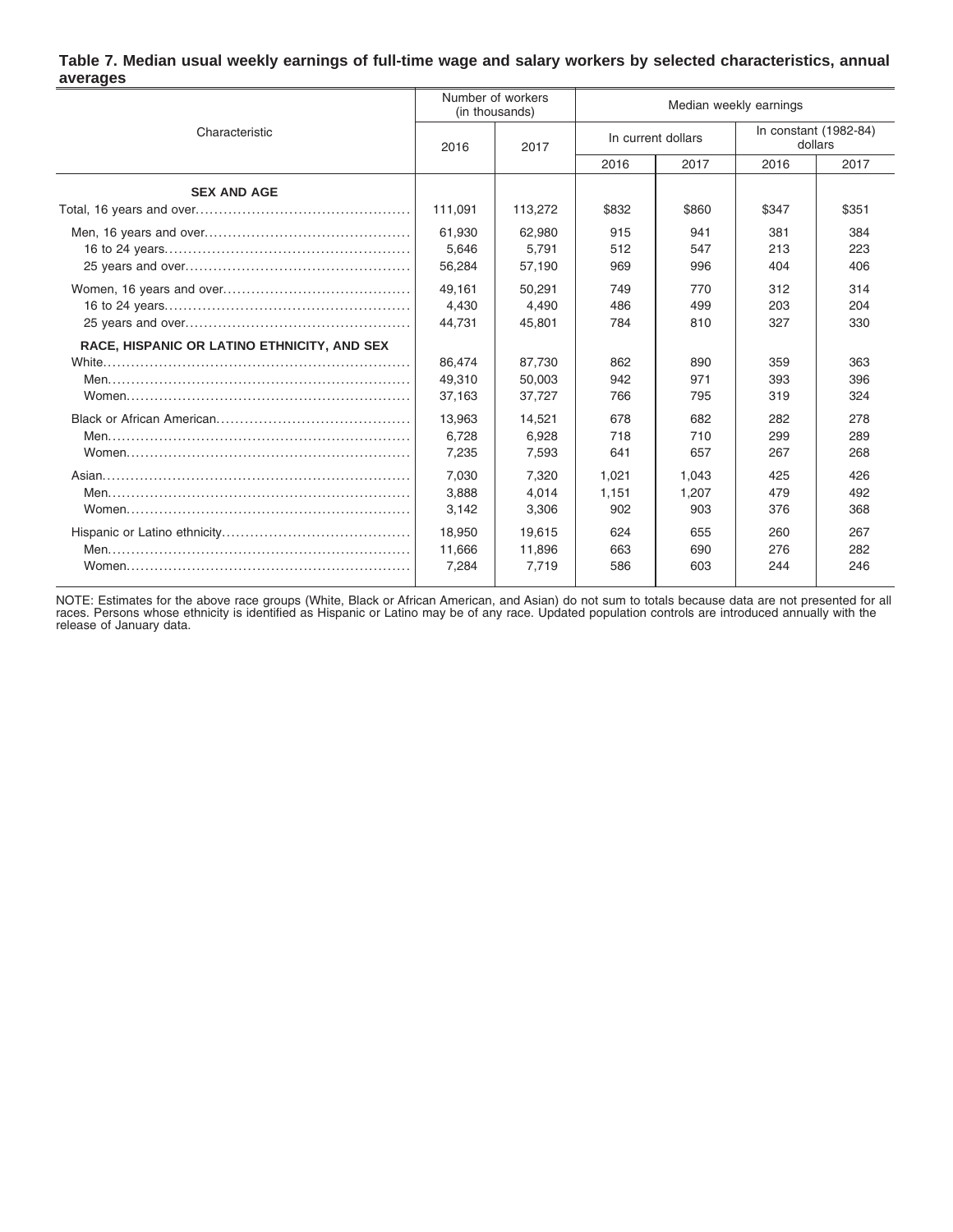### **Table 8. Median usual weekly earnings of full-time wage and salary workers by occupation and sex, annual averages**

| Occupation and sex                                           |        | Number of workers<br>(in thousands) | Median weekly earnings |         |  |
|--------------------------------------------------------------|--------|-------------------------------------|------------------------|---------|--|
|                                                              | 2016   | 2017                                | 2016                   | 2017    |  |
| <b>TOTAL</b>                                                 |        |                                     |                        |         |  |
| Management, professional, and related occupations            | 45,930 | 47,207                              | \$1,188                | \$1,224 |  |
| Management, business, and financial operations occupations   | 19,023 | 19,414                              | 1,284                  | 1,327   |  |
|                                                              | 26,907 | 27,794                              | 1,141                  | 1,160   |  |
|                                                              | 15,908 | 16,044                              | 523                    | 544     |  |
|                                                              | 23,625 | 23,686                              | 698                    | 718     |  |
|                                                              | 9,759  | 9,953                               | 744                    | 763     |  |
|                                                              | 13,866 | 13,733                              | 679                    | 701     |  |
| Natural resources, construction, and maintenance occupations | 11,022 | 11,509                              | 786                    | 801     |  |
|                                                              | 842    | 962                                 | 520                    | 539     |  |
|                                                              | 5,979  | 6,147                               | 784                    | 796     |  |
| Installation, maintenance, and repair occupations            | 4,201  | 4,400                               | 861                    | 878     |  |
| Production, transportation, and material moving occupations  | 14,606 | 14,825                              | 665                    | 692     |  |
|                                                              | 7,513  | 7,589                               | 668                    | 701     |  |
| Transportation and material moving occupations               | 7,093  | 7,236                               | 662                    | 681     |  |
| Men                                                          |        |                                     |                        |         |  |
| Management, professional, and related occupations            | 22,256 | 22,815                              | 1,420                  | 1,442   |  |
| Management, business, and financial operations occupations   | 10,261 | 10,415                              | 1,491                  | 1,526   |  |
|                                                              | 11,995 | 12,400                              | 1,364                  | 1,391   |  |
|                                                              | 7,994  | 7,985                               | 595                    | 608     |  |
|                                                              | 9,461  | 9,481                               | 805                    | 834     |  |
|                                                              | 5,509  | 5,598                               | 904                    | 934     |  |
|                                                              | 3,952  | 3,884                               | 708                    | 735     |  |
| Natural resources, construction, and maintenance occupations | 10,558 | 10,994                              | 794                    | 809     |  |
|                                                              | 673    | 756                                 | 544                    | 585     |  |
|                                                              | 5,828  | 5,987                               | 786                    | 796     |  |
| Installation, maintenance, and repair occupations            | 4,057  | 4,251                               | 863                    | 883     |  |
| Production, transportation, and material moving occupations  | 11,661 | 11,705                              | 704                    | 736     |  |
|                                                              | 5,564  | 5,545                               | 723                    | 769     |  |
| Transportation and material moving occupations               | 6,097  | 6,160                               | 685                    | 710     |  |
| Women                                                        |        |                                     |                        |         |  |
| Management, professional, and related occupations            | 23,674 | 24,393                              | 1,027                  | 1,052   |  |
| Management, business, and financial operations occupations   | 8,761  | 8,999                               | 1,099                  | 1,134   |  |
|                                                              | 14,912 | 15,394                              | 998                    | 1,014   |  |
|                                                              | 7,914  | 8,059                               | 487                    | 501     |  |
|                                                              | 14,163 | 14,205                              | 649                    | 672     |  |
|                                                              | 4,250  | 4,355                               | 590                    | 609     |  |
|                                                              | 9,913  | 9,850                               | 669                    | 691     |  |
| Natural resources, construction, and maintenance occupations | 464    | 515                                 | 580                    | 579     |  |
|                                                              | 169    | 206                                 | 465                    | 471     |  |
|                                                              | 151    | 160                                 | 639                    | 802     |  |
| Installation, maintenance, and repair occupations            | 144    | 149                                 | 783                    | 736     |  |
| Production, transportation, and material moving occupations  | 2,945  | 3,119                               | 531                    | 545     |  |
|                                                              | 1,949  | 2,044                               | 527                    | 564     |  |
| Transportation and material moving occupations               | 997    | 1,075                               | 540                    | 514     |  |
|                                                              |        |                                     |                        |         |  |

NOTE: Updated population controls are introduced annually with the release of January data.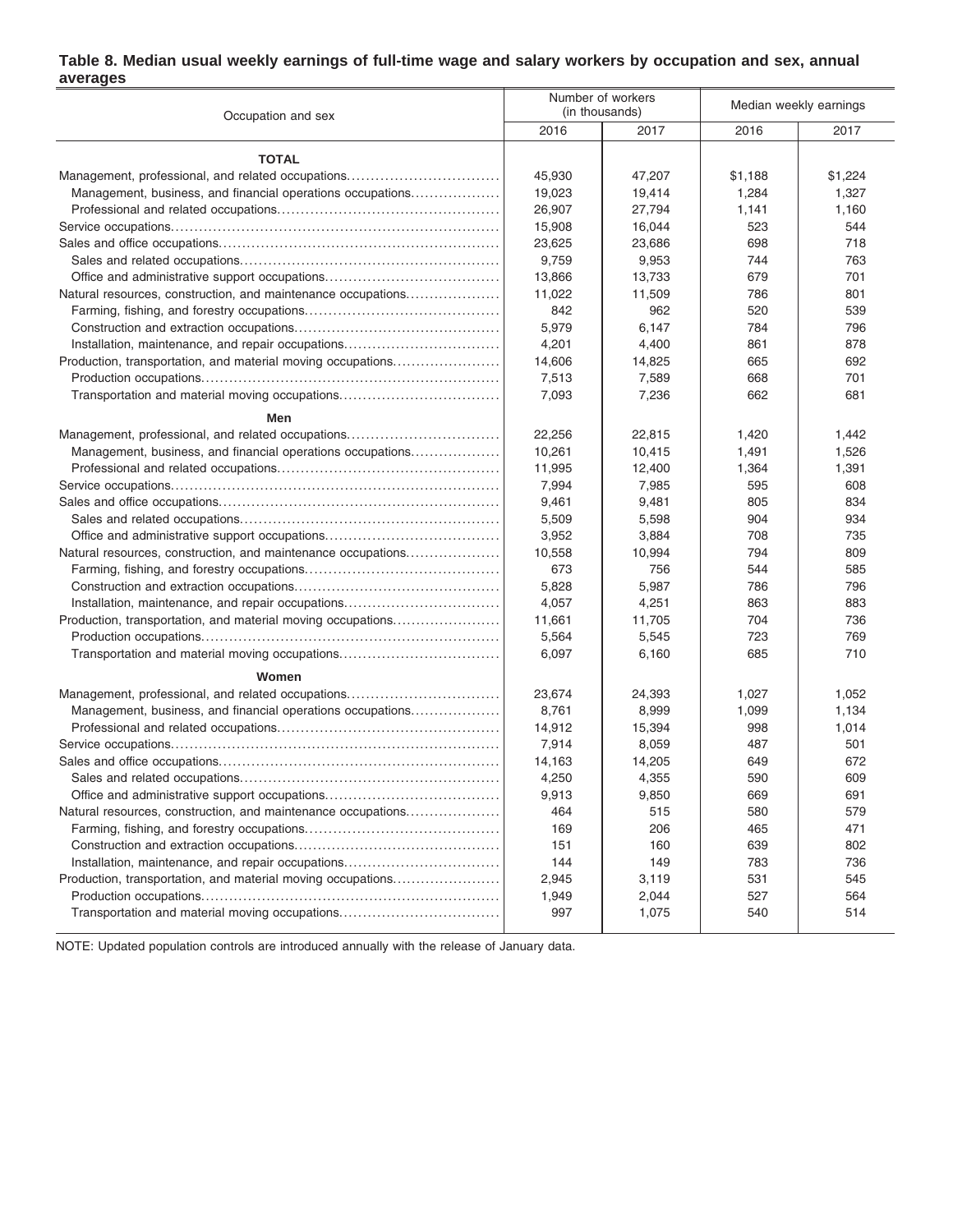#### **Table 9. Quartiles and selected deciles of usual weekly earnings of full-time wage and salary workers by selected characteristics, 2017 annual averages**

|                                                | Number of  | Upper limit of: |          |          |          |         |
|------------------------------------------------|------------|-----------------|----------|----------|----------|---------|
| Characteristic                                 | workers    |                 | First    | Second   | Third    | Ninth   |
|                                                | (in        | First decile    | quartile | quartile | quartile | decile  |
|                                                | thousands) |                 |          | (median) |          |         |
| <b>TOTAL</b>                                   |            |                 |          |          |          |         |
|                                                |            |                 |          |          |          |         |
|                                                | 102,991    | \$434           | \$604    | \$907    | \$1,425  | \$2,139 |
|                                                | 7,038      | 329             | 405      | 520      | 723      | 1,013   |
|                                                | 26,011     | 396             | 516      | 712      | 1,020    | 1,471   |
|                                                | 27,387     | 430             | 580      | 798      | 1,159    | 1,629   |
|                                                | 42,555     | 608             | 865      | 1,279    | 1,911    | 2,887   |
|                                                | 26,456     | 577             | 790      | 1,173    | 1,817    | 2,604   |
|                                                | 16,099     | 715             | 1,001    | 1,470    | 2,186    | 3,154   |
| Men                                            |            |                 |          |          |          |         |
|                                                | 57,190     | 471             | 648      | 996      | 1,573    | 2,384   |
|                                                | 4,781      | 361             | 435      | 584      | 799      | 1,149   |
|                                                | 15,980     | 432             | 580      | 797      | 1,150    | 1,628   |
|                                                | 14,541     | 478             | 637      | 917      | 1,333    | 1,878   |
|                                                | 21,887     | 648             | 972      | 1,481    | 2,257    | 3,221   |
|                                                | 13,908     | 608             | 901      | 1,378    | 2,019    | 2,913   |
|                                                | 7,980      | 757             | 1,138    | 1,737    | 2,497    | 3,734   |
| Women                                          |            |                 |          |          |          |         |
|                                                | 45,801     | 407             | 560      | 810      | 1,232    | 1,869   |
|                                                | 2,257      | 294             | 368      | 447      | 577      | 757     |
|                                                | 10,031     | 361             | 463      | 610      | 833      | 1.143   |
|                                                | 12,846     | 403             | 520      | 700      | 978      | 1,346   |
|                                                | 20,668     | 584             | 785      | 1,131    | 1,655    | 2,313   |
|                                                | 12,548     | 532             | 728      | 1,013    | 1,490    | 2,100   |
|                                                | 8,119      | 680             | 928      | 1,291    | 1,879    | 2,690   |
|                                                |            |                 |          |          |          |         |
| White, total                                   |            |                 |          |          |          |         |
|                                                | 79,864     | 451             | 621      | 937      | 1,460    | 2,208   |
|                                                | 5,589      | 336             | 410      | 527      | 745      | 1,033   |
|                                                | 20,187     | 410             | 538      | 746      | 1,070    | 1,519   |
|                                                | 21,105     | 448             | 598      | 834      | 1,209    | 1,708   |
|                                                | 32,983     | 623             | 886      | 1,314    | 1,922    | 2,898   |
|                                                | 20,930     | 593             | 817      | 1,209    | 1,864    | 2,690   |
|                                                | 12,053     | 735             | 1,018    | 1,487    | 2,215    | 3,265   |
| White men                                      |            |                 |          |          |          |         |
|                                                | 45,461     | 484             | 673      | 1,023    | 1,614    | 2,409   |
|                                                | 3,942      | 371             | 443      | 591      | 812      | 1,165   |
| High school graduates, no college <sup>1</sup> | 12,767     | 453             | 597      | 831      | 1,188    | 1,683   |
|                                                | 11,518     | 495             | 666      | 959      | 1,386    | 1,903   |
|                                                | 17,235     | 675             | 995      | 1,516    | 2,284    | 3,306   |
|                                                | 11,259     | 628             | 933      | 1,410    | 2,090    | 2,959   |
|                                                | 5,976      | 781             | 1,156    | 1,760    | 2,519    | 3,860   |
| White women                                    |            |                 |          |          |          |         |
|                                                | 34,403     | 417             | 580      | 836      | 1,254    | 1,885   |
| Less than a high school diploma                | 1,647      | 295             | 372      | 446      | 576      | 758     |
| High school graduates, no college <sup>1</sup> | 7,420      | 374             | 479      | 627      | 861      | 1,171   |
| Some college or associate degree               | 9,587      | 413             | 534      | 717      | 1,006    | 1,387   |
|                                                | 15,749     | 597             | 803      | 1,141    | 1,665    | 2,322   |
|                                                | 9,671      | 560             | 741      | 1,031    | 1,523    | 2,121   |
|                                                | 6,078      | 703             | 943      | 1,306    | 1,879    | 2,688   |
|                                                |            |                 |          |          |          |         |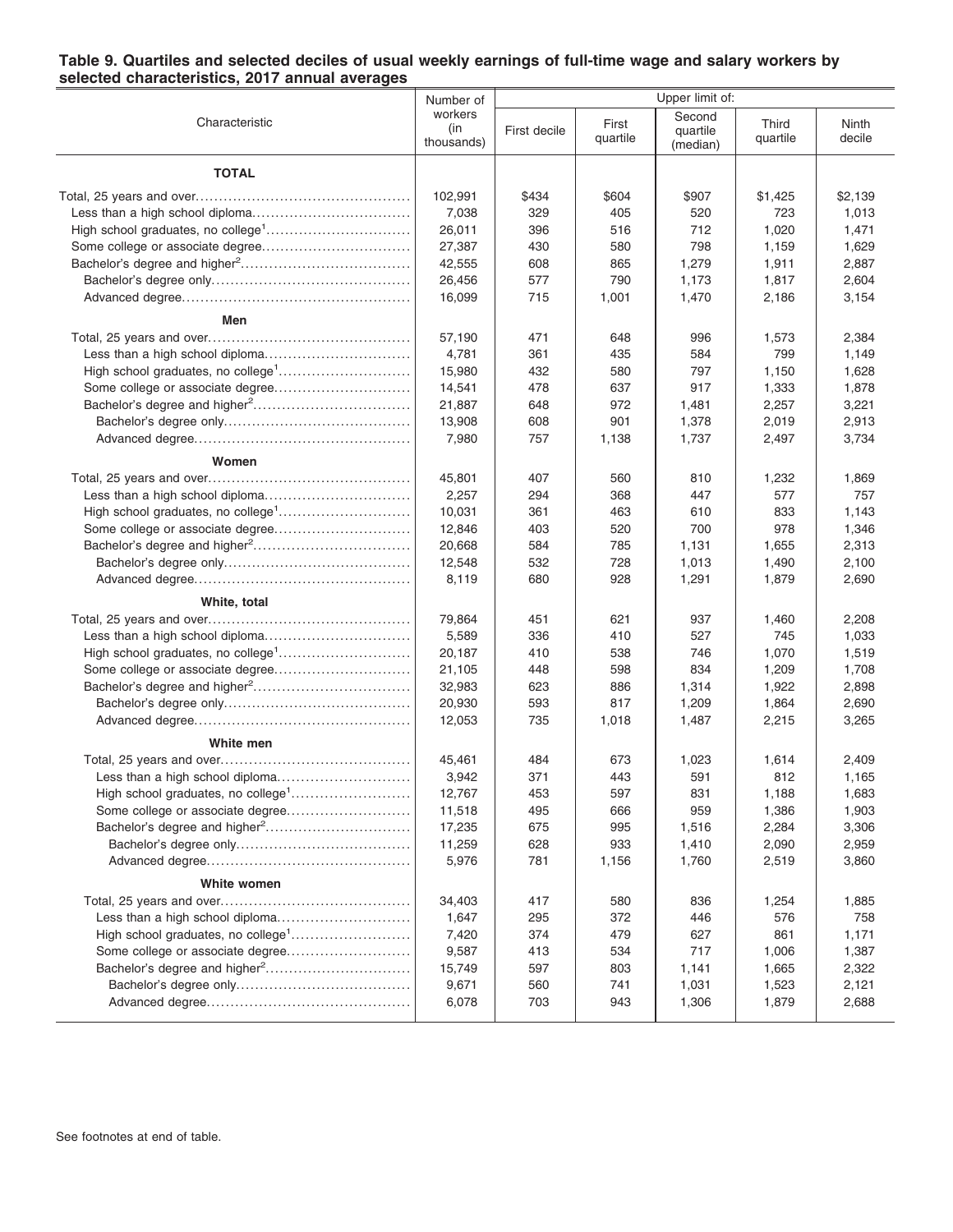#### **Table 9. Quartiles and selected deciles of usual weekly earnings of full-time wage and salary workers by selected characteristics, 2017 annual averages — Continued**

|                                                | Number of         | Upper limit of: |          |          |          |        |
|------------------------------------------------|-------------------|-----------------|----------|----------|----------|--------|
| Characteristic                                 | workers           |                 | First    | Second   | Third    | Ninth  |
|                                                | (in<br>thousands) | First decile    | quartile | quartile | quartile | decile |
|                                                |                   |                 |          | (median) |          |        |
| <b>Black or African American, total</b>        |                   |                 |          |          |          |        |
|                                                | 13,100            | 383             | 503      | 712      | 1,071    | 1,591  |
|                                                | 764               | 300             | 378      | 483      | 619      | 880    |
|                                                | 3,893             | 354             | 446      | 599      | 817      | 1,160  |
|                                                | 4,226             | 388             | 502      | 678      | 951      | 1,305  |
|                                                | 4,218             | 499             | 708      | 1,021    | 1,526    | 2,281  |
|                                                | 2,636             | 468             | 657      | 933      | 1,389    | 2,017  |
|                                                | 1,582             | 613             | 825      | 1,188    | 1,744    | 2,582  |
| <b>Black or African American men</b>           |                   |                 |          |          |          |        |
|                                                | 6,230             | 396             | 521      | 743      | 1,139    | 1,742  |
|                                                | 414               | 311             | 394      | 504      | 683      | 952    |
| High school graduates, no college <sup>1</sup> | 2,106             | 381             | 489      | 653      | 918      | 1,256  |
| Some college or associate degree               | 1,957             | 408             | 530      | 736      | 1,023    | 1,468  |
|                                                | 1,754             | 495             | 705      | 1,109    | 1,692    | 2,475  |
|                                                | 1,155             | 473             | 653      | 998      | 1,558    | 2,381  |
|                                                | 599               | 604             | 867      | 1,295    | 1,890    | 2,721  |
| <b>Black or African American women</b>         |                   |                 |          |          |          |        |
|                                                | 6,871             | 373             | 489      | 685      | 1,012    | 1,488  |
|                                                | 350               | 289             | 355      | 450      | 580      | 762    |
|                                                | 1,787             | 331             | 410      | 539      | 709      | 1,003  |
|                                                | 2,269             | 375             | 484      | 633      | 871      | 1,157  |
|                                                | 2,464             | 503             | 710      | 980      | 1,406    | 2,014  |
|                                                | 1,481             | 465             | 660      | 897      | 1,256    | 1,767  |
|                                                | 983               | 618             | 806      | 1,133    | 1,610    | 2,487  |
|                                                |                   |                 |          |          |          |        |
| Asian, total                                   |                   |                 |          |          |          |        |
|                                                | 6,874             | 460             | 666      | 1,099    | 1,794    | 2,610  |
|                                                | 358               | 327             | 395      | 505      | 680      | 1,021  |
|                                                | 1,059             | 370             | 484      | 653      | 931      | 1,382  |
|                                                | 1,047             | 432             | 559      | 772      | 1,105    | 1,542  |
|                                                | 4,410             | 624             | 939      | 1,441    | 2,098    | 2,922  |
|                                                | 2,265             | 580             | 831      | 1,274    | 1,888    | 2,677  |
|                                                | 2,146             | 733             | 1,095    | 1,673    | 2,340    | 3,268  |
| Asian men                                      |                   |                 |          |          |          |        |
|                                                | 3,778             | 500             | 752      | 1,253    | 1,921    | 2,900  |
|                                                | 182               | 357             | 449      | 590      | 823      | 1,187  |
|                                                | 575               | 392             | 512      | 714      | 1,064    | 1,516  |
|                                                | 556               | 445             | 601      | 856      | 1,214    | 1,716  |
|                                                | 2,465             | 715             | 1,078    | 1,625    | 2,328    | 3,287  |
|                                                | 1,193             | 646             | 968      | 1,437    | 2,100    | 2,919  |
|                                                | 1,272             | 810             | 1,203    | 1,800    | 2,524    | 3,523  |
| Asian women                                    |                   |                 |          |          |          |        |
|                                                | 3,096             | 412             | 592      | 932      | 1,532    | 2,183  |
|                                                | 176               | 310             | 367      | 438      | 570      | 719    |
|                                                | 484               | 349             | 452      | 591      | 805      | 1,069  |
|                                                | 491               | 420             | 519      | 710      | 958      | 1,330  |
|                                                | 1,946             | 567             | 829      | 1,248    | 1,870    | 2,538  |
|                                                | 1,072             | 500             | 735      | 1,090    | 1,641    | 2,192  |
|                                                | 874               | 645             | 969      | 1,462    | 1,991    | 2,890  |
|                                                |                   |                 |          |          |          |        |